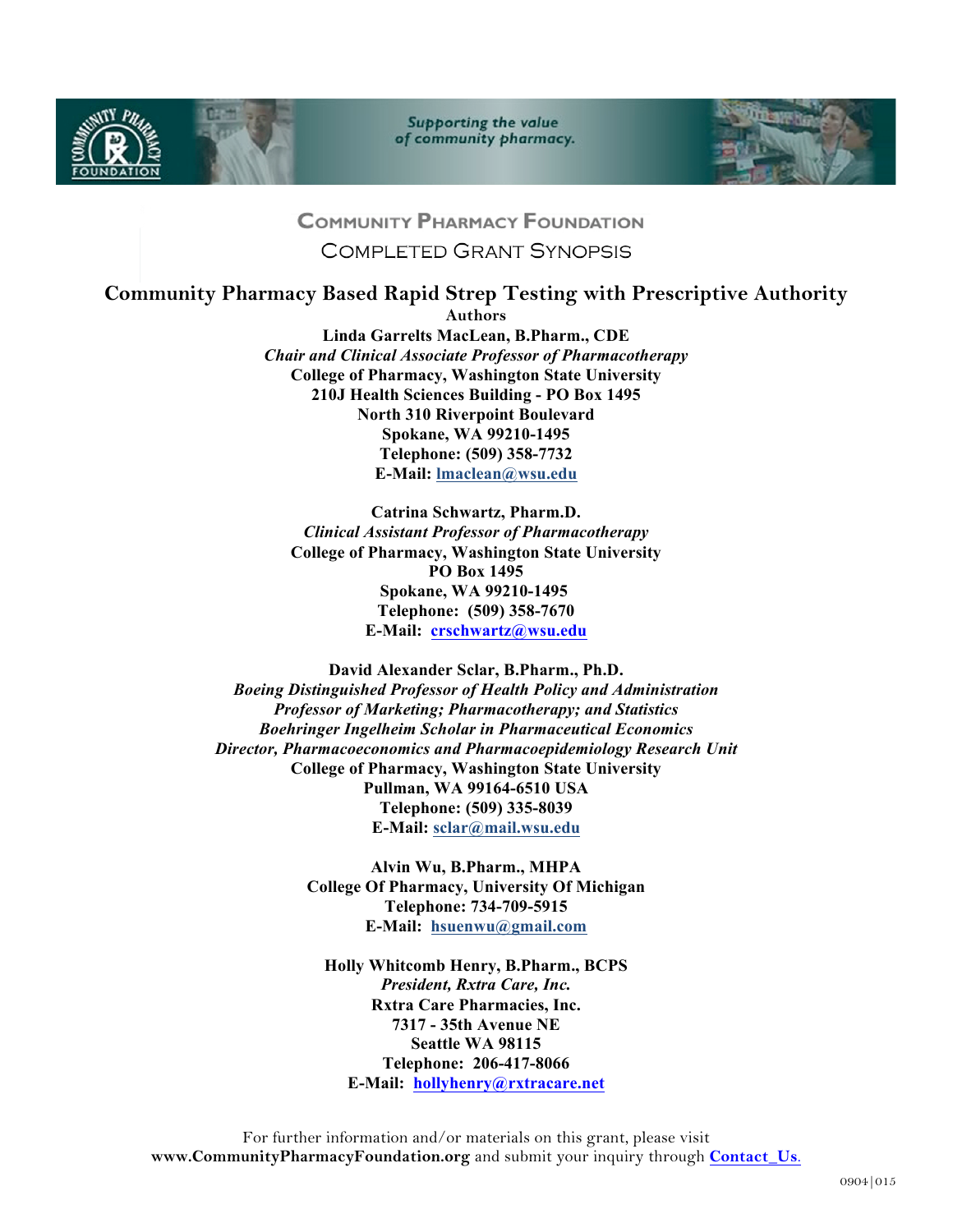| <b>Objectives</b>  |                                                                                                                                                                                                                                                                                                                                                                                                                                                                                                                                                                                                                                                                                                                                                                                                                                                                                         |
|--------------------|-----------------------------------------------------------------------------------------------------------------------------------------------------------------------------------------------------------------------------------------------------------------------------------------------------------------------------------------------------------------------------------------------------------------------------------------------------------------------------------------------------------------------------------------------------------------------------------------------------------------------------------------------------------------------------------------------------------------------------------------------------------------------------------------------------------------------------------------------------------------------------------------|
|                    | 1) Illustrate the value of, and need for, a pharmacist directed patient care program designed to diagnose and<br>treat group A streptococcal pharyngitis                                                                                                                                                                                                                                                                                                                                                                                                                                                                                                                                                                                                                                                                                                                                |
| 2)                 | Stimulate colleagues to pursue similar collaborative practice agreements (prescriptive authority protocols)<br>within their practice settings                                                                                                                                                                                                                                                                                                                                                                                                                                                                                                                                                                                                                                                                                                                                           |
| 3)<br>community    | Document the value (from a patient's and payer's perspective) and market this clinical service within the                                                                                                                                                                                                                                                                                                                                                                                                                                                                                                                                                                                                                                                                                                                                                                               |
| <b>Methods</b>     |                                                                                                                                                                                                                                                                                                                                                                                                                                                                                                                                                                                                                                                                                                                                                                                                                                                                                         |
| Design             | Rapid antigen detection tests (RADT) are an alternative to throat cultures for diagnosing group A<br>streptococcal (GAS) pharyngitis. Pharmacists at Jones Pharmacy obtained prescriptive authority<br>via a collaborative practice management agreement to diagnose and prescribe antimicrobial<br>therapy when a rapid strep test was positive. The following information was obtained from<br>patients requesting this clinical service:                                                                                                                                                                                                                                                                                                                                                                                                                                             |
|                    | 1) Age, gender, race, height, weight, prescription and non-prescription medication history<br>2) Patient presentation, symptoms, and physical assessment by a pharmacist was recorded (Acute<br>Pharyngitis Evaluation Form), and matched against Centor Criteria<br>3) Patients for whom a Centor Criteria score merited use of a rapid antigen detection test were<br>made aware of its availability and cost<br>4) Data from the Acute Pharyngitis Evaluation Form and results of rapid antigen detection tests<br>were coded and analyzed at the conclusion of the pilot study<br>5) Study population consisted of those patients for whom all information was completed<br>6) Data were analyzed using SPSS version 14.0<br>At the conclusion of the study, a template describing the service and the process to implement this<br>service across practice settings was developed. |
| Study<br>endpoints | Percent of patients for whom Centor Criteria indicated use of a rapid antigen detection test was<br>appropriate; percent of rapid antigen detection tests that were positive<br>Cost of pharmacist directed rapid antigen detection test service (to the patient; payer) versus<br>cost of physician visit; and time delay in resolution of disease<br>Provide step-by-step guide to implement a rapid antigen detection test service in a variety of<br>practice settings                                                                                                                                                                                                                                                                                                                                                                                                              |
| <b>Results</b>     |                                                                                                                                                                                                                                                                                                                                                                                                                                                                                                                                                                                                                                                                                                                                                                                                                                                                                         |
|                    | This community pharmacy based rapid antigen detection testing (RADT) project was a collaboration between<br>two Washington state community pharmacies, Jones Pharmacy in Spokane, and Rxtra Care Pharmacies in<br>Seattle. Data from Jones Pharmacy was coded and analyzed. A template for implementation of a community<br>pharmacy RADT program was developed by the pharmacists at Jones Pharmacy. The template was used to                                                                                                                                                                                                                                                                                                                                                                                                                                                          |

For further information and/or materials on this grant, please visit **www.CommunityPharmacyFoundation.org** and submit your inquiry through **Contact\_Us**.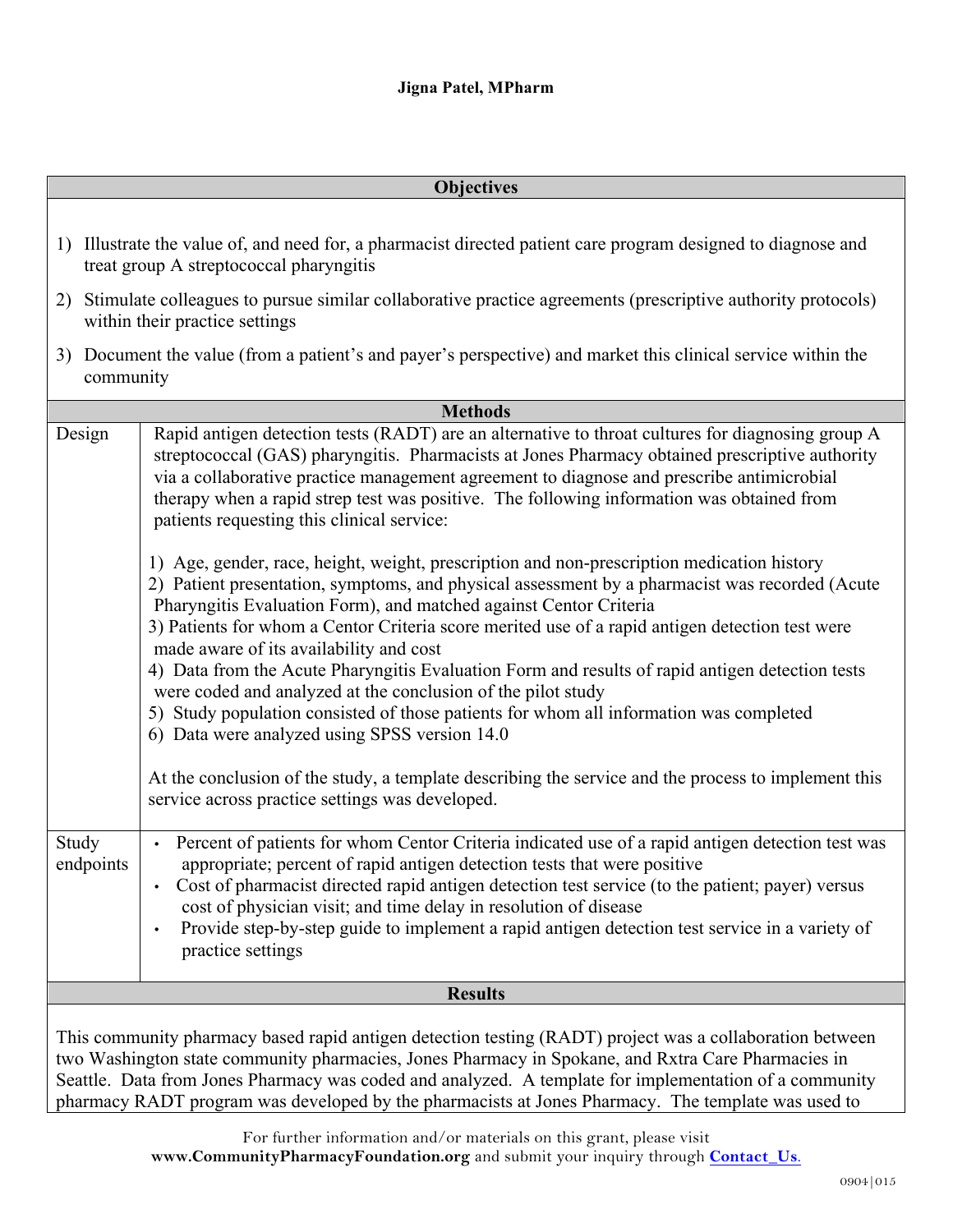successfully transport and implement this pharmacist directed patient care service to two Rxtra Care Pharmacies. Viewridge Rxtra Care Pharmacy offers the rapid strep to the community at large as well as the pharmacy's clientele. A different approach will be taken with the Rxtra Care Pharmacy at the Mount, which is a pharmacy located inside a long term care and assisted care facility. Rapid strep testing will be offered to the employees of The Mount as a "loyalty" program.

- Study End Point #1:
	- Out of the 85 tests performed,  $30.6\%$  (n=26) were positive and  $69.4\%$  (n=59) were negative.
	- Most of the positive tests were among children.  $73.1\%$  of the positive tests were children (n= 19), while 26.9% of the positive tests were adults (n=7).
	- 85.9% ( $n=61$ ) of patients received supportive care although 30.6% ( $n=26$ ) tested positive.
	- $28.3\%$  (n=23) of patients received antimicrobial therapy.
- Study End Point #2:
	- Pharmacist directed rapid antigen detection testing services cost the patient \$45.00 per encounter.
	- When compared to a \$100 charge for a physician visit, a patient could expect to save \$55.00 per encounter. This savings would not be realized, however, if a physician's visit had a less expensive copay associated with it. The next step involves working with payer(s) to allow this service to be billed as an office visit as follows:
		- o CPT Code 99201 (New Patient: Evaluation and Management of a self-limited or minor problem), 10 minutes:
			- Problem focused history
			- Problem focused exam
			- Straightforward decision
	- Patients sought out the pharmacist directed rapid antigen detection testing service anywhere from 12 hours to 240 hours after the appearance of symptoms. Because this service is offered "on demand" we can surmise there would have been an additional time delay of at least one day to secure an appointment with a physician if urgent care was not accessed.

The rapid strep testing protocol can be accessed from the template associated with this abstract.

## **Conclusion**

This study illustrates that a community pharmacist can conduct RADT, identifying whether or not group A Streptococcus is present, and whether or not antimicrobial chemotherapy is to be prescribed. The literature documents the effectiveness of the rapid test for GAS pharyngitis in medical clinics or hospitals, and across age groups. However, we are aware of no other data as to the value of a rapid antigen detection testing service offered in a community pharmacy. Future research will focus on the hypothesized reduction in direct (out-ofpocket; payer) and indirect (patient; society) costs associated with use of a rapid antigen detection test service in a community pharmacy.

Benefits to patients as documented in this study:

- patients were relieved of acute symptoms via antimicrobial therapy, and duration of illness was shortened
- early treatment has been shown to decrease the rate of transmission

For further information and/or materials on this grant, please visit **www.CommunityPharmacyFoundation.org** and submit your inquiry through **Contact\_Us**.